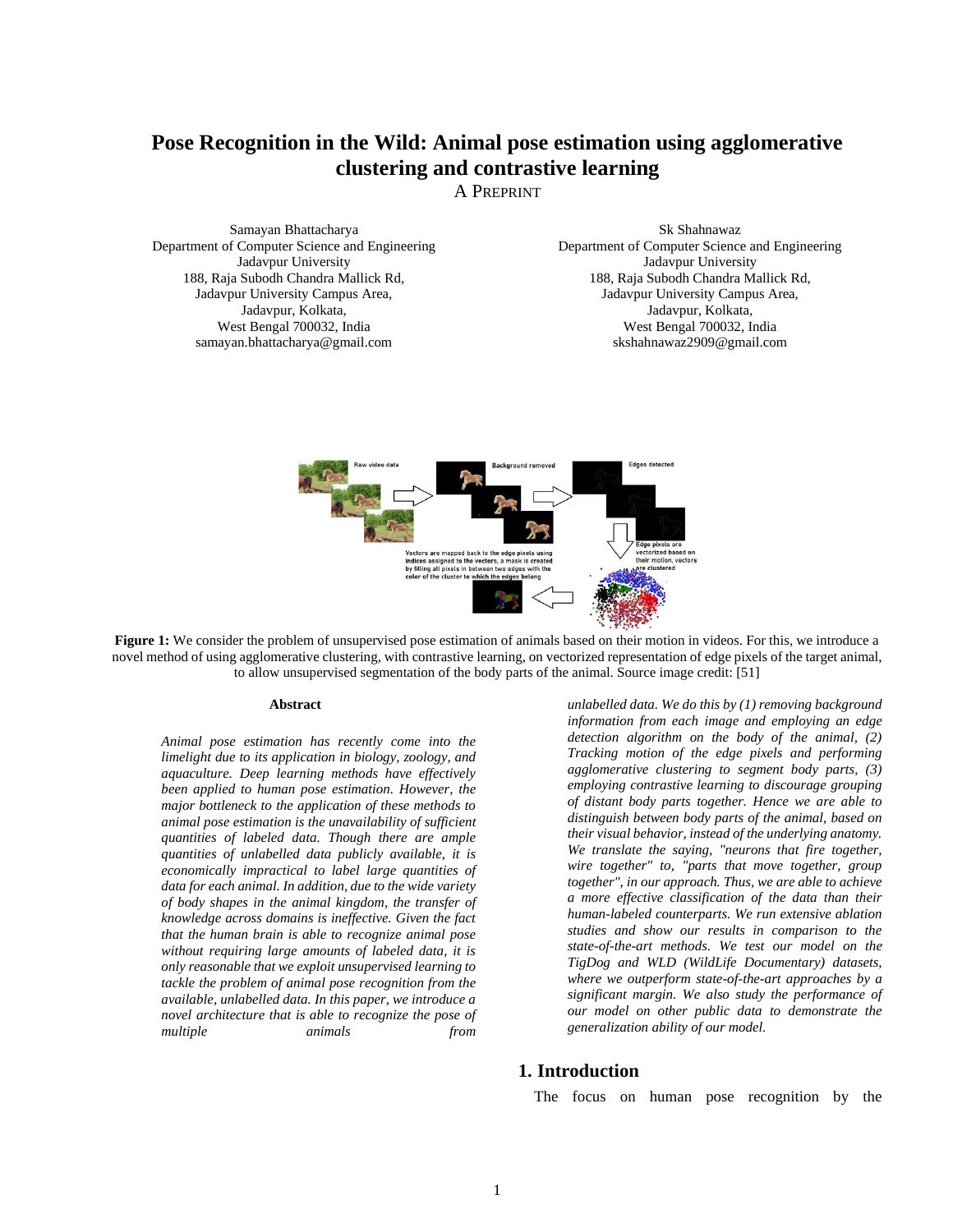governments and industry has lead to the creation of humongous quantities of data. This has allowed the development of deep learning systems to segment humans [1], localize sparse 2D keypoints on humans [2], transform these 2D keypoints to 3D mesh [3],and fit complex 3D models of humans such as SMPL [4], [5],from only a picture or video of their movements. In spite of the vast importance of animal pose recognition in zoology, horticulture and aquaculture, there has been little attention paid to the non-human animals. There are 6,495 species of mammals, 60k vertebrates and 1.2M invertebrates on Earth [6]. To apply the existing methods of human pose recognition to these animals, one must bear the burden of acquiring such large, annotated datasets, as exist for human pose recognition, for each animal species. Given, the economic impracticality of such an endeavor, it is no surprise that systems for pose recognition of most species do not exist. Transferring knowledge has been proposed to adapt the annotations existing for human images to animal images [7]. This allows easy creation of annotated datasets from unannotated images and videos by mapping body parts of humans to corresponding body parts of animals. However, the prerequisite for such an operation is that, there must exist a correspondence between each body part of a human and the target animal. Thus, such methods are primarily restricted to creating datasets of primates. Another popular approach is the use of synthetic data [8]–[12]. These are easy to generate at low cost and very effective for pretraining a network. However, they are unable to reach accuracies reached with real data because they lack texture and background information, present in real images. Some works [12], [13] have explored the use of a network, trained on synthetic data to generate pseudo labels. The pseudo labels are then incorporated in training based confidence score. However, even these pseudo labels are be pretty inaccurate, leading to ineffective training. There are plenty of images and videos of animals from nature documentaries and from the work of amateur photographers, publicly available. The only reason these are not used for training networks for pose recognition tasks is that they are not annotated. Being able to make networks train on these unannotated images and videos, for pose recognition, would open up a wide range of opportunities for scientific studies of these animals. In this paper we propose a network that is able to segment body parts of an animal, based on its movements, from unannotated videos. Our method works for all animal species, including fish. To the best of our knowledge, none of the previous studies have considered pose recognition for fish. Our proposed method consists of several steps. Firstly, we remove the background information from each frame of the video. This helps the network focus on the animal alone and saves it

from having to figure out which part of each frame is the background. The result of this step is the animal with black (RGB:0,0,0) background. Then we use an edge detection algorithm to isolate the outline of the body of the animal. This facilitates easy motion tracking of the animal, based on the Euclidean distance of each edge between subsequent frames of the video. The only limitation to this approach is, its performance deteriorate with increase in the ratio of (speed of movement of the animal) to (frame rate of the camera used). Second, we track the motion of the edges, based on the assumption that the edge the present frame, closest to the edge in the previousframe, is the next position of that frame. This is much simpler than other motion tracking methods in use [14], [15]. The result of this step is some vectors representing the displacements of the edge pixels. These vectors are passed to an agglomerative clustering network to be divided into clusters, each of which represents a body part. The disadvantage of this approach is that the model tends to group disconnected parts of the animal into one cluster because they have similar motions. To overcome this we use the third step. In the third step, we use a contrastive learning [16] to discourage the network from grouping distant body parts into the same cluster. To the best of our knowledge, contrastive learning have not previously been studied with agglomerative clustering. For this step we use two identical agglomerative learning networks and train them using a contrastive loss function. Thus, the network is able group disconnected body parts that move similarly into separate clusters

## **2. Related work**

## **2.1. Human pose recognition**

Abundant attention and funding by governments and industry has resulted in a lot of work in the domain of human pose recognition, both in 2D and 3D. Works in 3D mostly rely on keypoint extraction from 2D images, which are then mapped to 3D [17]. Deep learning has been widely used for this purpose [2], [17], [18]. These are trained on large, manually annotasted datasets, such as Posetrack [19], PennAction [20],Leeds Sports Pose Dataset (LSP) [21], [22], MPII [23], and COCO [24]. Some attempts to learn pose recognition in an unsupervised manner exist [7], [25]–[30], however, they produce poor results in comparison to the supervised techniques..

## **2.2. Animal pose recognition**

There have been several works on applications of deeplearning for detection and segmentation of animals. Since images of animals are so widely spread, they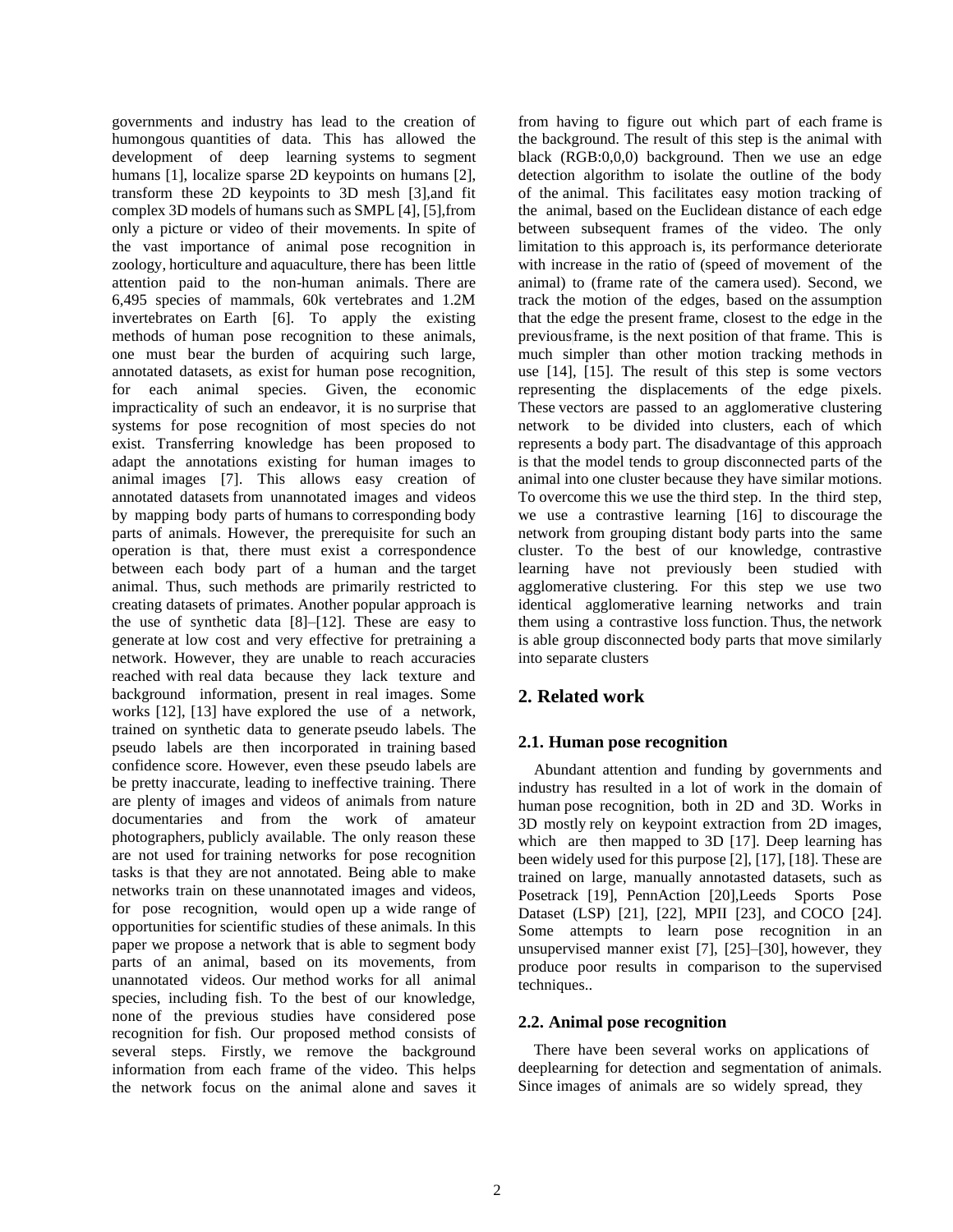appear in multiple 2D recognition datasets like the COCO dataset. However, for animal pose recognition tasks, each of the existing works focuses on one animal species or a small group of visually similar species, such as drosophila melanogaster flies[31], cheetahs [32] or Amur tigers [33]. These produce good results only for a particular animal species and a particular environment.

Several annotation tools have also been developed to map 2D keypoints to 3D, such as such as Anipose [34] and DeepLabCut [35]. However, these require specialized data, to allow multiple views and triangulation. One of the few works for animal recognition by using only visual data has been the recognition of facial landmarks by domain adaptation[36], [37]. Another work [13] focused on the full body recognition of four-legged animals by using cross-domain adaptation network, trained on a large number of annotated human images and a smaller number of annotated animal images. Another set of works [8]–[10], based on Skinned Multi-Animal Linear (SMAL), obtained from 3D scans of toy animals and having the capacity to represent multiple classes of mammal and parametric linear model, is focusing on model-based estimation of 3D pose and shape. [12] uses synthetic data generated using CAD. These are then used to generate pseudo labels for unlabelled animal images.

## **2.3. Unsupervised and less supervised pose recognition**

Recent works [10], [28], [30], [31], [39] have considered learning sparse and dense visual landmarks for simple classes. These methods are unstable for most applications. [40] at-tempted to reduce the number of annotated images required for pose estimation of humans. Another approach [41]–[44] uses adversarial networks for domain adaptation. The generator learns domain invariant feature to fool the discriminator. This facilitates the transfer of labels from source to target domain

## **3. Proposed method**

The goal of our work is to be able to perform segmentation of the body parts of different species of animals, based on their movement, in an unsupervised manner. Segmentation of images would allow easy annotation of the images, by simply hard coding the mapping of each segment to a label. The TigDog dataset [45] provides short videos of dogs and tigers. We use these videos without the annotations.

In this work we achieve the following tasks:

(i) perform agglomerative clustering on vector representation of the motion of edges of the animal in the video (ii) avoid grouping of distant segments of the body using contrastive loss

### **3.1. Background removal**

The background information is irrelevant to the task of animal pose detection and is a potential source of data leakage. We base the study of our proposed method on the animal alone, without any suggestion from the background. We use Robust High-Resolution Video Matting with Temporal Guidance, a recent work by [46] to remove the background. This lightweight method allows effective background removal, without additional computational burden. Once the background is removed, the video consists of the animal moving against a black background (RGB:0,0,0).



**Figure 2:** A single agglomerative clustering pipeline

#### **3.2. Edge detection**

Since we are focusing on the motion of the animal, the identity of the animal species is irrelevant to this task. Hence we are able to reduce computation by removing the body of the animal, while preserving only the edges. According to our experiments, the edges provide sufficient information for the purpose of motion tracking. For this we use a modified version of the Canny edge detection algorithm [47].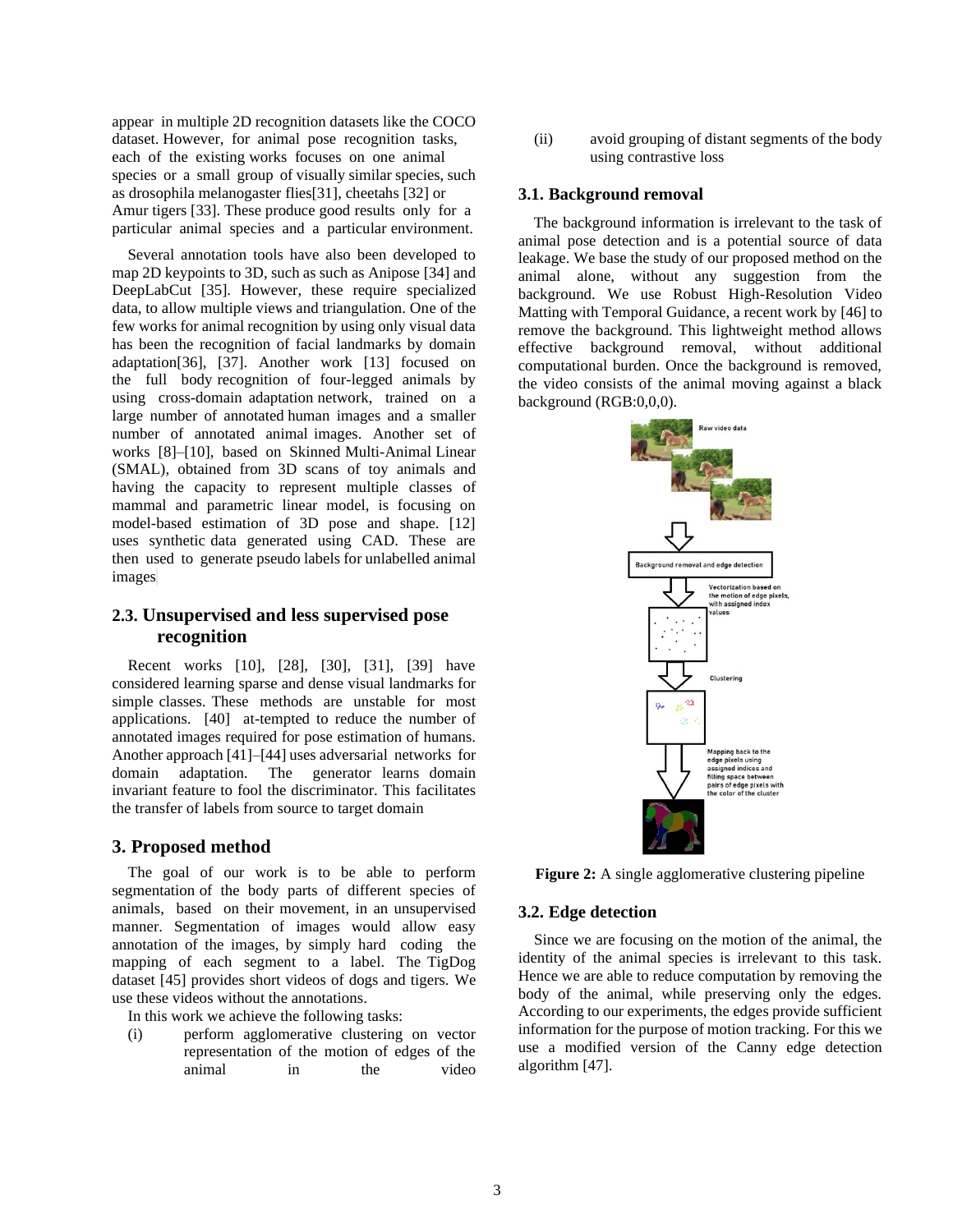#### **3.3. Conversion to vectors**

To track the motion of the animal we employ a pixel-wise coattention mechanism. Since we have removed all parts of the image, except the edge pixels of the animal being tracked, we are able to adopt the simple approach of tracking the position of each pixel in subsequent frames of the video.

Say, the position of a particular edge pixel in one frame is  $(x1,y1)$  and its position in the next frame is  $(x2,y2)$ . The Euclidean distance between  $(x1,y1)$  and  $(x2,y2)$  is assumed to be minimum among the Euclidean distances of (x1,y1) and any pixel. The accuracy of this assumption depends on the speed of movement of the animal relative to the frame rate of the camera being used. Nevertheless, the assumption holds true for the TigDog dataset and other datasets we tested in this study.

*Euclidean distance* = 
$$
\sqrt{(x^2 - x^2) + (y^2 - y^2)^2}
$$
 (1)

The movement of the pixel is converted to a vector, represented by  $[[x1,y1],[x2,y2]]$ , for two consecutive frames. The vectors from all pairs of two consecutive frames are concatenated to form a higher dimensional vector. Thus, each edge pixel is represented by a vector that contains information about the motion of the pixel throughout the video. We assign an index number to the vector and the pixel that it represents, to allow identification.

#### **3.4. Agglomerative clustering**

The vector representation of the edge pixels is subjected to agglomerative clustering, based on complete linkage algorithm. This divides the vectors into separate clusters, based on their proximity to the centroid of a particular cluster. The goal of this architecture is to increase the inter-cluster distance and reduce the intra-cluster distance.

cluster<sub>centroid</sub>= 
$$
\left(\frac{\sum_{i=1}^{i=n}(x_i)}{n}, \frac{\sum_{i=1}^{i=n}(y_i)}{n} \dots \right) \#(2)
$$

and

$$
\underbrace{\sum}_{i=1}^{i=n} \sqrt{(x_i - \text{cluster}_{centroid} x)^2 + (y_i - \text{cluster}_{centroid} y)^2 \dots} + (3)}_{n}
$$

Complete linkage algorithm is used because it handles outliers and noise points better. This step results in the edge pixels being divided into clusters, based on their common movements in the video. Since, all parts of the body of the animal share some common motions, the agglomerative clustering network is later trained with a

contrastive loss, to discourage distant body parts from being grouped together.

## **3.5. Contrastive training**

Contrastive loss is used in both semi-supervised [48] and unsupervised learning [49] settings. The goal of using contrastive loss is to discourage the network from producing similar outputs for dissimilar inputs and vice versa.

 $loss_{contrastive} (w, (y, \overrightarrow{x1}, \overrightarrow{x2})) = \sum_{i=1}^{i=n} ((1$  $i=1$ y).  $L_S$ .  $D_W$  + (y).  $L_D$ .  $D_W$ )#(4)

Where,  $\overrightarrow{x1}$ ,  $\overrightarrow{x2}$  are two data points, y is either 0 (for similar data points) or 1 (for dissimilar data points) and  $D_w$ is the difference between the data points.  $L<sub>S</sub>$  is the loss function for similar data points and  $L<sub>D</sub>$  is the loss function for dissimilar data points.

$$
\mathsf{D}_W = ||\mathsf{G}_{\mathsf{W}}(\overrightarrow{x1}) \cdot \mathsf{G}_{\mathsf{W}}(\overrightarrow{x2})|| \#(5)
$$

For this study, we use two identical agglomerative clustering models, independently trained on the data. Then we train them using the contrastive loss function.

For similar data points, we sample from neighboring regions of the image, while for dissimilar examples, we sample from distant regions of the image. The mapping from the vector representation to edge pixels, using the index numbers assigned, becomes useful for this purpose.

This step allows the network to reconfigure the existing clusters as well as form new clusters, to be able to distinguish between body parts that are distant from one another. Thus, the two front legs of a running horse are put into separate clusters, even though they go through almost the same motion [50]. The performance of the model on the TigDog [45] and WLD [51] datasets also improves upon using the contrastive loss function.

## **4. Training**

The agglomerative model is initially trained on the TigDog dataset. After initial training of two identical models, the two models are trained with contrastive loss. A sampling function is used for providing inputs to the models while training. The sampling function samples from neighboring regions of the image to provide similar inputs  $(Y=0)$  and it samples from distant parts of the image to provide dissimilar inputs  $(Y=1)$ ,. The minimum distance between the two dissimilar inputs depends on the average size of the animal body in the images and needs to be fine-tuned for a dataset.

Two agglomerative clustering models are trained independently and in a contrastive setting, alternatively.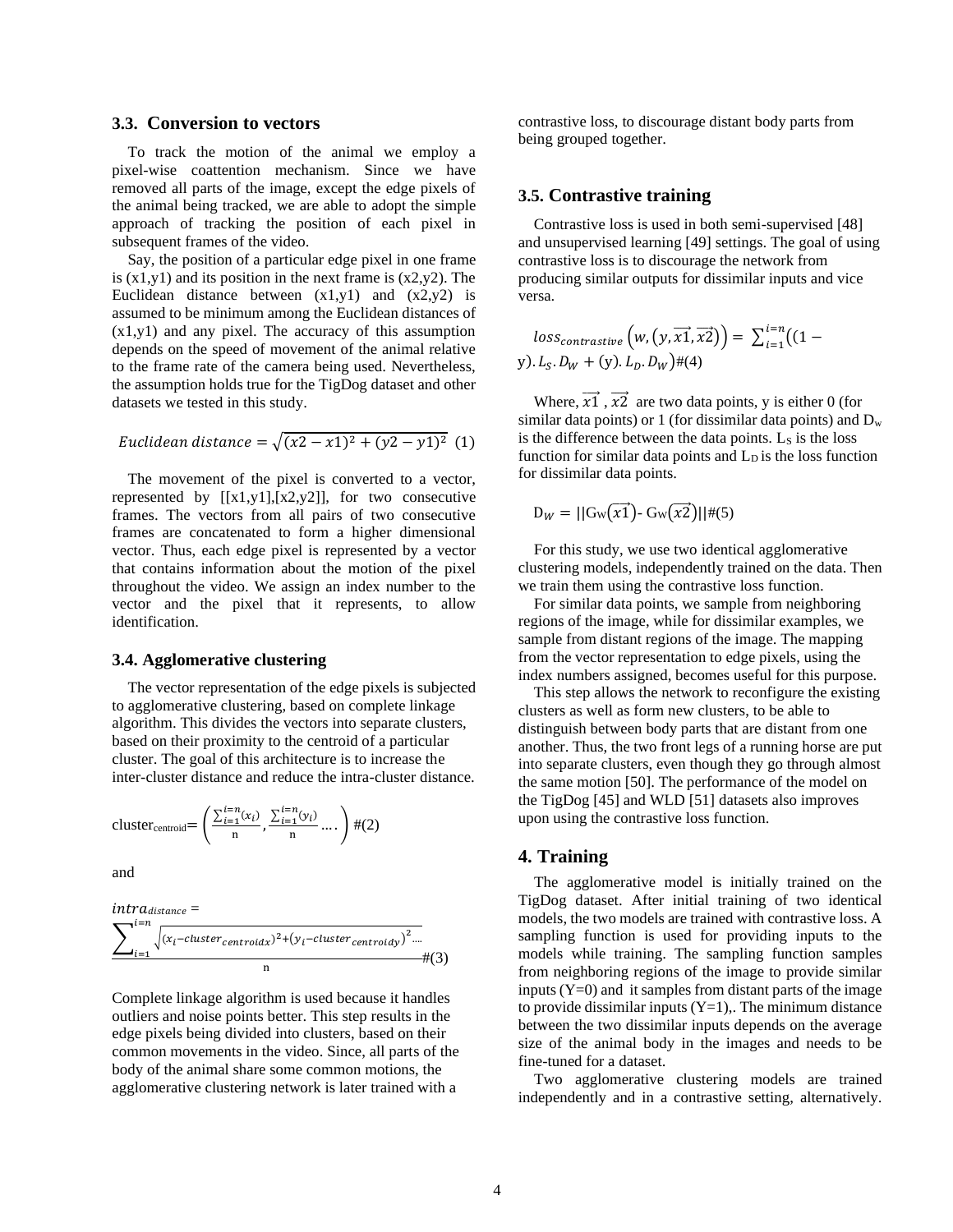

**Figure 3:** Visual results. From left to right, the images are, the original image, image after background removal, image after edge detection and the final result from clustering the edge pixels and filling all pixels in between two edge pixels with the color of the cluster to which the two edge pixels belong, the left on is with contrastive learning and the right one is without contrastive learning. Image source: [45], [51], data generated at the lab, by the authors.

This allows the network to learn the most appropriate grouping of the body parts of an animal, based on their movements.

## **5. Experiments**

In this section, we provide the results of experimental evaluation and detailed description of the ablation study.

#### **5.1. Datasets**

We use several different datasets, consisting of videos of animals of different species. The datasets are described below.

**TigDog dataset**[45]. This dataset consists of short videos of 3 animal species: tigers, sourced from nature documentaries, horses and dogs, sourced from the YouTube-Objects dataset. Thus, the dataset is divided into 3 classes, each corresponding to an animal species. Each video contains at least one instance of the class to which it belongs. The videos are annotated according to the kind of motion the animal is performing, eg: walk, run or turn head. If a video contains different motions from different animals, only the animal closest to the camera is considered. We ignore these annotations as well as other annotations of body parts in this study.

**WLD (WildLife Documentary)** [51]. This dataset consists of videos of several species including 'tiger', 'koala', 'langur', and 'ostrich'. These are sourced from 15 documentary films on YouTube. The videos range from 9 minutes to 50 minutes in duration and 360p to 1080p in resolution. The videos have subtitles, which we disregard in this study. Each animal is annotated, resulting in about 4098 object short videos consisting of 60 different animal species.

**Random videos from YouTube**. We test our method on random videos downloaded from YouTube in order to ensure generalizabilty. Our model also performs well on videos of insects, arachnids and reptiles. Since no large dataset is available for such, highly overlooked classes of Table 3:Mean log-likelihood estimates, for the predicted segmentations, when trained on videos of length 1 min,

animals, we had to rely on publicly available nature documentaries as a source of such videos.

## **5.2. Results**

The lack of ground truth data prevented us from finding accuracy of our model on all datasets we tested in our study. The performance of the model was thus assessed by visual inspection and mean log-likelihood values. For TigDog dataset, we obtained ground truth labels by Amazon Mechanical Turk. Hence, we are able to report Average Precision values for this dataset. We demonstrate that the model with the contrastive learning step performs better than the one without it. It is also observed that longer duration videos produce better results that shorter duration videos, for a given animal class.

To overlay the learned clusters on the original image, we assign the color of the cluster, to which two edges of a body part are assigned, to all pixels between those two edges. This mask is then overlaid on the original image to produce the final result.

Table 1: AP of the network trained on videos of length 1 min, 5mins and 10 mins with contrastive learning step. Mean±std for 20 runs.

| Dataset       | $AP_1$         | AP <sub>5</sub> | $AP_{10}$      |
|---------------|----------------|-----------------|----------------|
| TigDog        | $32.5 \pm 0.4$ | $35.4 \pm 0.3$  | $37.2 \pm 0.4$ |
| (Tiger class) |                |                 |                |
| TigDog        | $30.2 \pm 0.5$ | $33.6 \pm 0.4$  | $34.6 \pm 0.3$ |
| (Dog class)   |                |                 |                |

| Table 2: AP of the network trained on videos of length 1   |
|------------------------------------------------------------|
| min, 5 mins and 10 mins without contrastive learning step. |
| Mean $\pm$ std for 20 runs.                                |

| $1110011 - 00010101001001$ |                |                 |                |
|----------------------------|----------------|-----------------|----------------|
| Dataset                    | $AP_1$         | AP <sub>5</sub> | $AP_{10}$      |
| TigDog                     | $30.1 \pm 0.3$ | $32.6 \pm 0.3$  | $33.4 \pm 0.6$ |
| (Tiger class)              |                |                 |                |
| TigDog                     | $27.2 \pm 0.5$ | $30.1 \pm 0.2$  | $31.7 \pm 0.4$ |
| (Dog class)                |                |                 |                |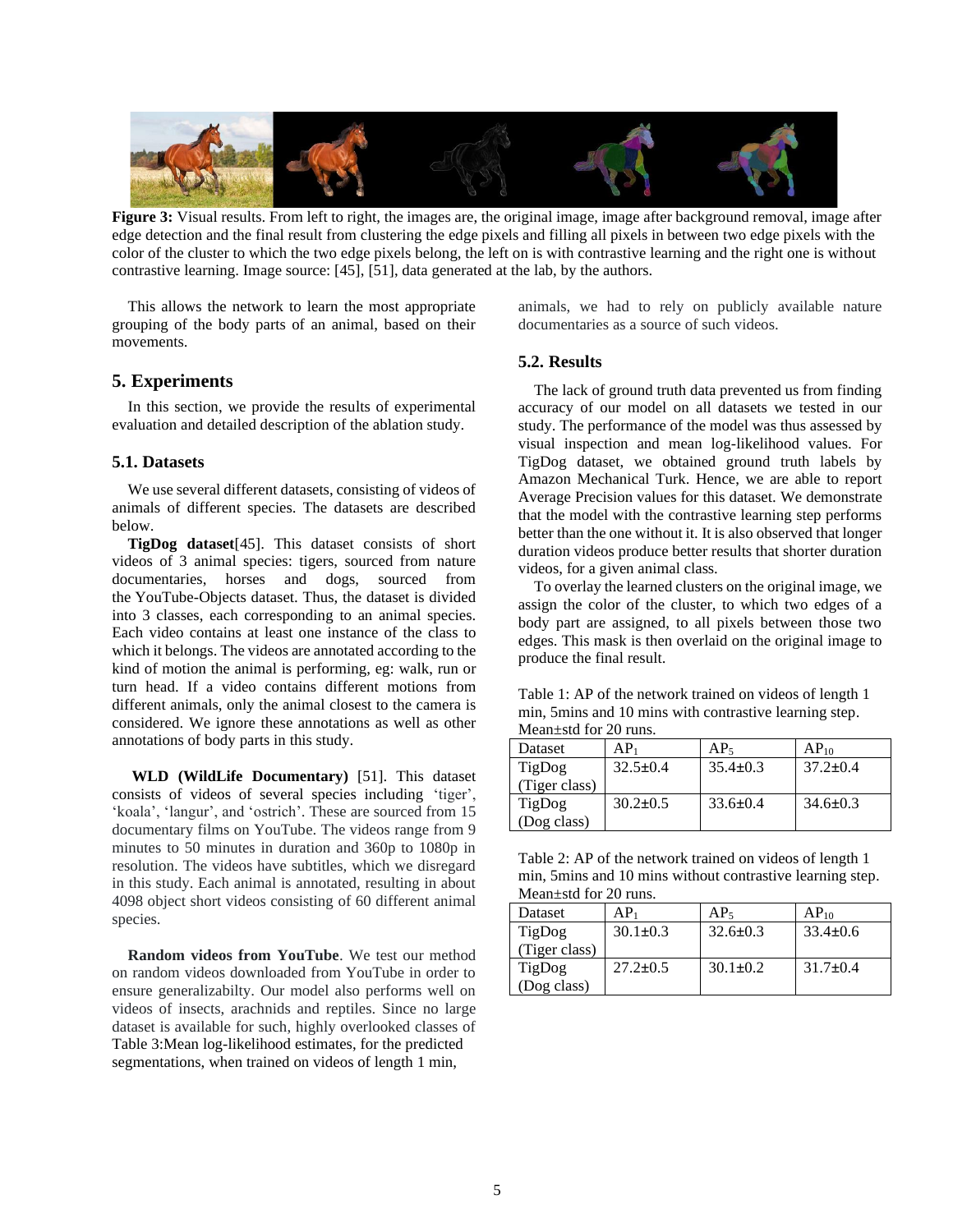| Dataset               | AP <sub>1</sub> | AP <sub>5</sub> | $AP_{10}$     |
|-----------------------|-----------------|-----------------|---------------|
| TigDog                | 220±1.6         | $240+2$         | $250 \pm 0.5$ |
| (Tiger class)         |                 |                 |               |
| TigDog (Dog           | $200\pm2.1$     | $210+1$         | $230 \pm 1.5$ |
| class)                |                 |                 |               |
| <b>WLD</b><br>(Tiger) | $215 \pm 1.3$   | 240±1.2         | $246 \pm 2$   |
| class)                |                 |                 |               |
| <b>WLD</b><br>(Koala  | 230±1.5         | $250+2$         | $255 \pm 1.9$ |
| class)                |                 |                 |               |
| <b>WLD</b> (Langur    | $200\pm2$       | 210±1.4         | $230\pm0.6$   |

5mins and 10 mins with contrastive learning step. Mean±std for 20 runs.

| class)         |               |               |               |
|----------------|---------------|---------------|---------------|
| WLD (ostrich   | $220 \pm 2$   | $225 \pm 1.6$ | $230+2$       |
| class)         |               |               |               |
| Nature         | $190 \pm 0.4$ | $199 \pm 0.9$ | $210\pm0.9$   |
| documentary    |               |               |               |
| (Spider class) |               |               |               |
| Nature         | $165 \pm 0.7$ | $174 \pm 1.2$ | 190±1.6       |
| documentary    |               |               |               |
| (Beetle class) |               |               |               |
| Nature         | $100+2$       | $116\pm2.1$   | $120 \pm 1.6$ |
| documentary    |               |               |               |
| (Snake class)  |               |               |               |



**Figure 4:** Visual results. From left to right, the images are, the original image, image after background removal, image after edge detection and the final result from clustering the edge pixels and filling all pixels in between two edge pixels with the color of the cluster to which the two edge pixels belong. This mask is overlaid on the image of the edges for clarity. Please zoom in for details. Image source: [45], [51], data generated at the lab, by the authors.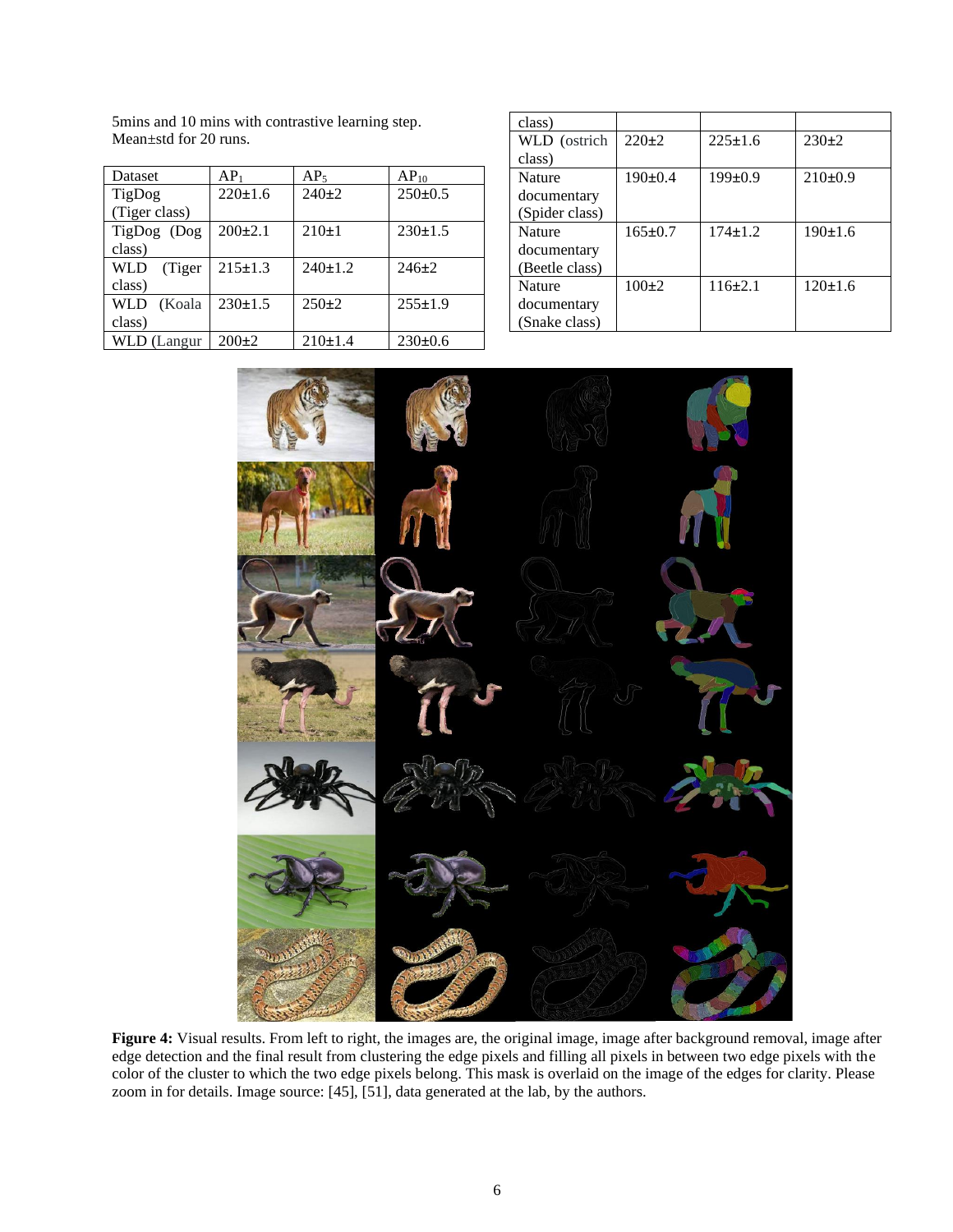## **6. Conclusion**

In this paper, we introduced a novel approach for segmenting the body of animals, based on their movements alone. We are able to achieve good mean log-likelihood values for the datasets lacking ground truth labels and good Average Precision for the TigDog dataset. The most important contribution of this work is the capability to segment the body of animals with complex body shapes, e.g.: reptiles, insects, arachnids, etc., which are largely ignored by the existing research.

As a next step, we would like to explore annotating the clusters, so as to assign a meaningful label to each segment. This would also allow mapping of these body parts to similar parts in humans or other animals with closely related anatomical features.

## **References**

[1] K. He, G. Gkioxari, P. Doll ar, and R. Girshick, "Mask r-cnn," in Proceedings of the IEEE international conference on computer vision,2017, pp. 2961–2969. [2] A. Newell, K. Yang, and J. Deng, "Stacked hourglass networks for human pose estimation," inEuropean conference on computer vision. Springer, 2016, pp. 483–499.

[3] D. Novotny, N. Ravi, B. Graham, N. Neverova, and A. Vedaldi, "C3dpo:Canonical 3d pose networks for non-rigid structure from motion," inProceedings of the IEEE/CVF International Conference on Computer Vision, 2019, pp. 7688–7697.

[4] A. Kanazawa, M. J. Black, D. W. Jacobs, and J. Malik, "End-to-end recovery of human shape and pose," in Proceedings of the IEEE conference on computer vision and pattern recognition, 2018, pp. 7122–7131.

[5] A. Kanazawa, J. Y. Zhang, P. Felsen, and J. Malik, "Learning 3d human dynamics from video," in Proceedings of the IEEE/CVF Conference on Computer Vision and Pattern Recognition, 2019, pp. 5614–5623. [6] C. Hilton-Taylor, "Iucn red list of threatened species,"

IUCN http://www.redlist. org, 2000.

[7] A. Sanakoyeu, V. Khalidov, M. S. McCarthy, A. Vedaldi, and N. Neverova, "Transferring dense pose to proximal animal classes," in Proceedings of the IEEE/CVF Conference on Computer Vision and Pattern Recognition, 2020, pp. 5233–5242.

[8] S. Zuffi, A. Kanazawa, D. W. Jacobs, and M. J. Black, "3d menagerie:Modeling the 3d shape and pose of animals," in Proceedings of the IEEE conference on computer vision and pattern recognition, 2017, pp.6365–6373.

[9] S. Zuffi, A. Kanazawa, and M. J. Black, "Lions and tigers and bears: Capturing non-rigid, 3d, articulated shape from images," in Proceedingsof the IEEE conference on Computer Vision and Pattern Recognition,2018, pp. 3955–3963.

[10] S. Zuffi, A. Kanazawa, T. Berger-Wolf, and M. J. Black, "Three-d safari: Learning to estimate zebra pose, shape, and texture from images" in the wild"," in Proceedings of the IEEE/CVF International Conference on Computer Vision, 2019, pp. 5359–5368.

[11] B. Biggs, T. Roddick, A. Fitzgibbon, and R. Cipolla, "Creatures great and smal: Recovering the shape and motion of animals from video," in Asian Conference on Computer Vision. Springer, 2018, pp. 3–19.

[12] J. Mu, W. Qiu, G. D. Hager, and A. L. Yuille, "Learning from synthetic animals," in Proceedings of the IEEE/CVF Conference on Computer Vision and Pattern Recognition, 2020, pp. 12 386–12 395.

[13] J. Cao, H. Tang, H.-S. Fang, X. Shen, C. Lu, and Y.-W. Tai, "Cross-domain adaptation for animal pose estimation," in Proceedings of the IEEE/CVF International Conference on Computer Vision, 2019, pp.9498–9507.

[14] D. Murray and A. Basu, "Motion tracking with an active camera," IEEE transactions on pattern analysis and machine intelligence, vol. 16, no. 5,pp. 449–459, 1994. [15] D. G. Lowe, "Robust model-based motion" tracking through the integration of search and estimation," International Journal of Computer Vision, vol. 8, no. 2, pp. 113–122, 1992.

[16] T. Chen, S. Kornblith, M. Norouzi, and G. Hinton, "A simple framework for contrastive learning of visual representations," in International conference on machine learning. PMLR, 2020, pp. 1597–1607.

[17] J. Shotton, T. Sharp, A. Kipman, A. Fitzgibbon, M. Finocchio, A. Blake,M. Cook, and R. Moore,

"Real-time human pose recognition in partsfrom single depth images," Communications of the ACM, vol. 56, no. 1,pp. 116–124, 2013.

[18] S.-E. Wei, V. Ramakrishna, T. Kanade, and Y. Sheikh, "Convolutional pose machines. computer vision and pattern recognition (cvpr)," in 2016 IEEE Conference on, vol. 2, 2016.

[19] Z. Cao, T. Simon, S.-E. Wei, and Y. Sheikh, "Realtime multi-person 2dpose estimation using part affinity fields," in Proceedings of the IEEE conference on computer vision and pattern recognition, 2017, pp. 7291–7299.

[20] M. Andriluka, U. Iqbal, E. Insafutdinov, L. Pishchulin, A. Milan, J. Gall,and B. Schiele, "Posetrack: A benchmark for human pose estimation and tracking," in Proceedings of the IEEE conference on computer vision and pattern recognition, 2018, pp. 5167–5176.

[21] W. Zhang, M. Zhu, and K. G. Derpanis, "From actemes to action: A strongly-supervised representation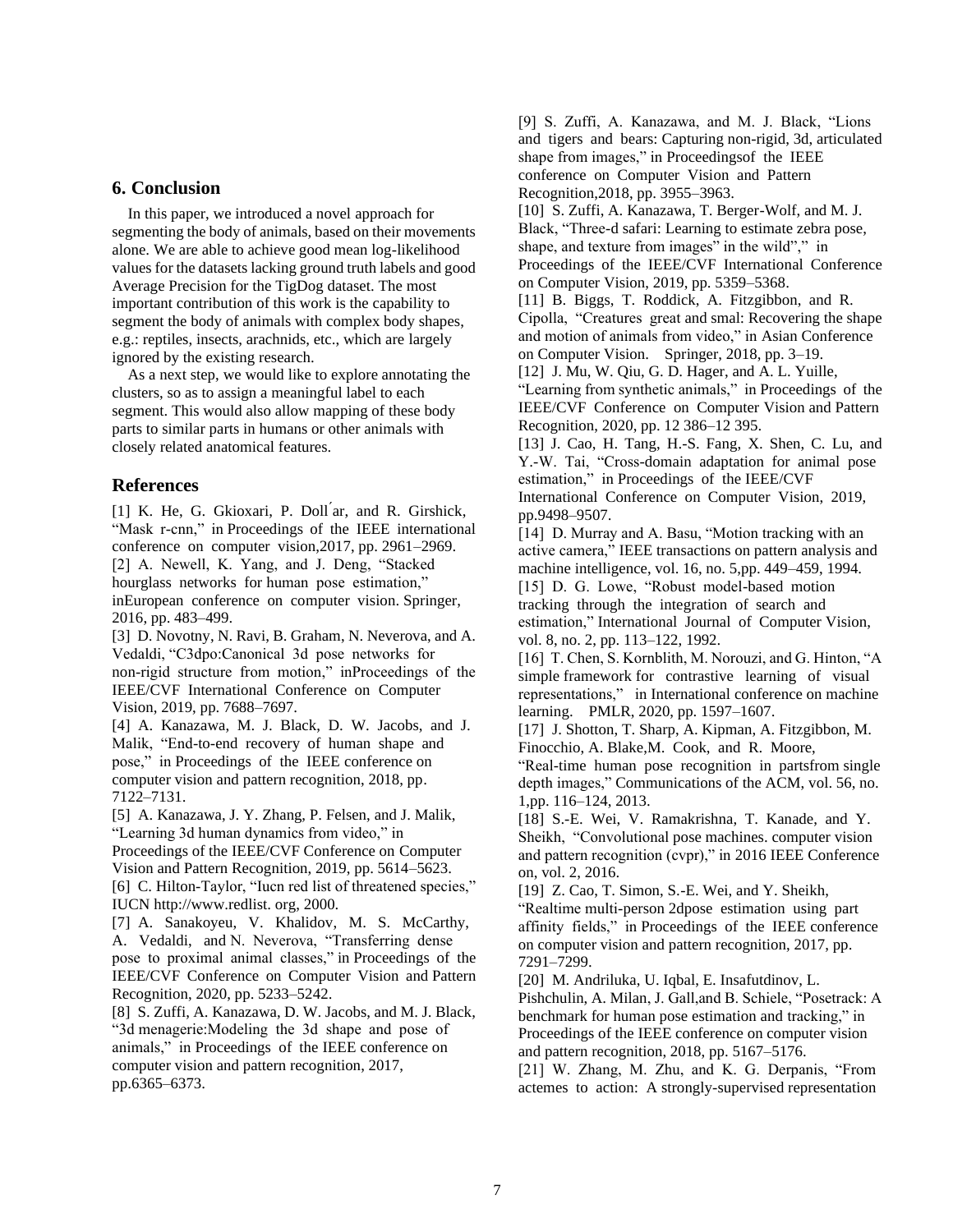for detailed action understanding," inProceedings of the IEEE International Conference on Computer Vision,2013, pp. 2248–2255.

[22] S. Johnson and M. Everingham, "Clustered pose and nonlinear appearance models for human pose estimation." in bmvc, vol. 2, no. 4.Citeseer, 2010, p. 5. [23] ——, "Learning effective human pose estimation from inaccurate annotation," in CVPR 2011. IEEE, 2011, pp. 1465–1472.

[24] M. Andriluka, L. Pishchulin, P. Gehler, and B. Schiele, "2d human pose estimation: New benchmark and state of the art analysis," in Proceedingsof the IEEE Conference on computer Vision and Pattern Recognition,2014, pp. 3686–3693.

[25] T.-Y. Lin, M. Maire, S. Belongie, J. Hays, P. Perona, D. Ramanan,P. Doll ́ar, and C. L. Zitnick, "Microsoft coco: Common objects incontext," in European conference on computer vision. Springer, 2014,pp. 740–755.

[26] M. A. Bautista, A. Sanakoyeu, E. Tikhoncheva, and B. Ommer,"Cliquecnn: Deep unsupervised exemplar learning," Advances in Neural Information Processing Systems, vol. 29, pp. 3846–3854, 2016.

[27] B. Brattoli, U. Buchler, A.-S. Wahl, M. E. Schwab, and B. Ommer,"Lstm self-supervision for detailed behavior analysis," in Proceedingsof the IEEE conference on computer vision and pattern recognition,2017, pp. 6466–6475.

[28] J. Thewlis, A. Vedaldi, and H. Bilen, "Unsupervised object learning from dense equivariant image labelling," in Advances in Neural Information Processing Systems, 2017, pp. 844–855.

[29] M. Dorkenwald, U. Buchler, and B. Ommer, "Unsupervised magnification of posture deviations across subjects," in Proceedings of the IEEE/CVF Conference on Computer Vision and Pattern Recognition,2020, pp. 8256–8266.

[30] J. Thewlis, S. Albanie, H. Bilen, and A. Vedaldi, "Unsupervised learning of landmarks by descriptor vector exchange," in Proceedings of the IEEE/CVF International Conference on Computer Vision, 2019, pp.6361–6371.

[31] Y. Zhang, Y. Guo, Y. Jin, Y. Luo, Z. He, and H. Lee, "Unsupervised discovery of object landmarks as structural representations," in Proceedings of the IEEE Conference on Computer Vision and Pattern Recognition,2018, pp. 2694–2703.

[32] S. G ünel, H. Rhodin, D. Morales, J. Campagnolo, P. Ramdya, and P. Fua,"Deepfly3d, a deep learning-based approach for 3d limb and appendage tracking in tethered, adult drosophila,"Elife, vol. 8, p. e48571, 2019.

[33] T. Nath, A. Mathis, A. C. Chen, A. Patel, M. Bethge, and M. W. Mathis,"Using deeplabcut for 3d markerless pose estimation across species andbehaviors,"Nature protocols, vol. 14, no. 7, pp. 2152–2176, 2019.

[34] S. Li, J. Li, H. Tang, R. Qian, and W. Lin, "Atrw: a benchmark for amurtiger re-identification in the wild,"arXiv preprint arXiv:1906.05586,2019. [35] P. Karashchuk, "lambdaloop/anipose: v0. 5.0,"eLife,

vol. 2, 2019. [36] A. Mathis, P. Mamidanna, K. M. Cury, T. Abe,

V. N. Murthy, M. W.Mathis, and M. Bethge, "Deeplabcut: markerless pose estimation of user-defined body parts with deep learning,"Nature neuroscience, vol. 21,no. 9, pp. 1281–1289, 2018.

[37] H. Yang, R. Zhang, and P. Robinson, "Human and sheep facial land-marks localisation by triplet interpolated features," in2016 IEEE Winter Conference on Applications of Computer Vision (WACV). IEEE, 2016,pp. 1–8.

[38] M. Rashid, X. Gu, and Y. Jae Lee, "Interspecies" knowledge transfer for facial keypoint detection," in Proceedings of the IEEE Conference on Computer Vision and Pattern Recognition, 2017, pp. 6894–6903. [39] T. Jakab, A. Gupta, H. Bilen, and A. Vedaldi, "Unsupervised learning of object landmarks through conditional image generation," in Proceedings of the 32nd International Conference on Neural Information Processing Systems, 2018, pp. 4020–4031.

[40] N. Neverova, J. Thewlis, R. A. Guler, I. Kokkinos, and A. Vedaldi, "Slimdensepose: Thrifty learning from sparse annotations and motion cues,"in Proceedings of the IEEE/CVF Conference on Computer Vision and Pattern Recognition, 2019, pp. 10 915–10 923.

[41] Y. Ganin and V. Lempitsky, "Unsupervised domain adaptation by back-propagation," in International conference on machine learning. PMLR,2015, pp. 1180–1189.

[42] J. Hoffman, E. Tzeng, T. Park, J.-Y. Zhu, P. Isola, K. Saenko, A. Efros, and T. Darrell, "Cycada: Cycle-consistent adversarial domain adaptation," in International conference on machine learning. PMLR, 2018,pp. 1989–1998.

[43] R. Volpi, P. Morerio, S. Savarese, and V. Murino, "Adversarial feature augmentation for unsupervised domain adaptation," in Proceedings of the IEEE Conference on Computer Vision and Pattern Recognition,2018, pp. 5495–5504.

[44] Y. Wu, D. Inkpen, and A. El-Roby, "Dual mixup" regularized learning for adversarial domain adaptation," inEuropean Conference on Computer Vision. Springer, 2020, pp. 540–555.

[45] L. Del Pero, S. Ricco, R. Sukthankar, and V. Ferrari, "Articulated motion discovery using pairs of trajectories," in Proceedings of the IEEE Conference on Computer Vision and Pattern Recognition (CVPR), 2015. [46] S. Lin, L. Yang, I. Saleemi, and S. Sengupta, "Robust high-resolution video matting with temporal guidance,"arXiv preprintarXiv:2108.11515, 2021.[47] G. Xin, C. Ke, and H. Xiaoguang, "An improved canny